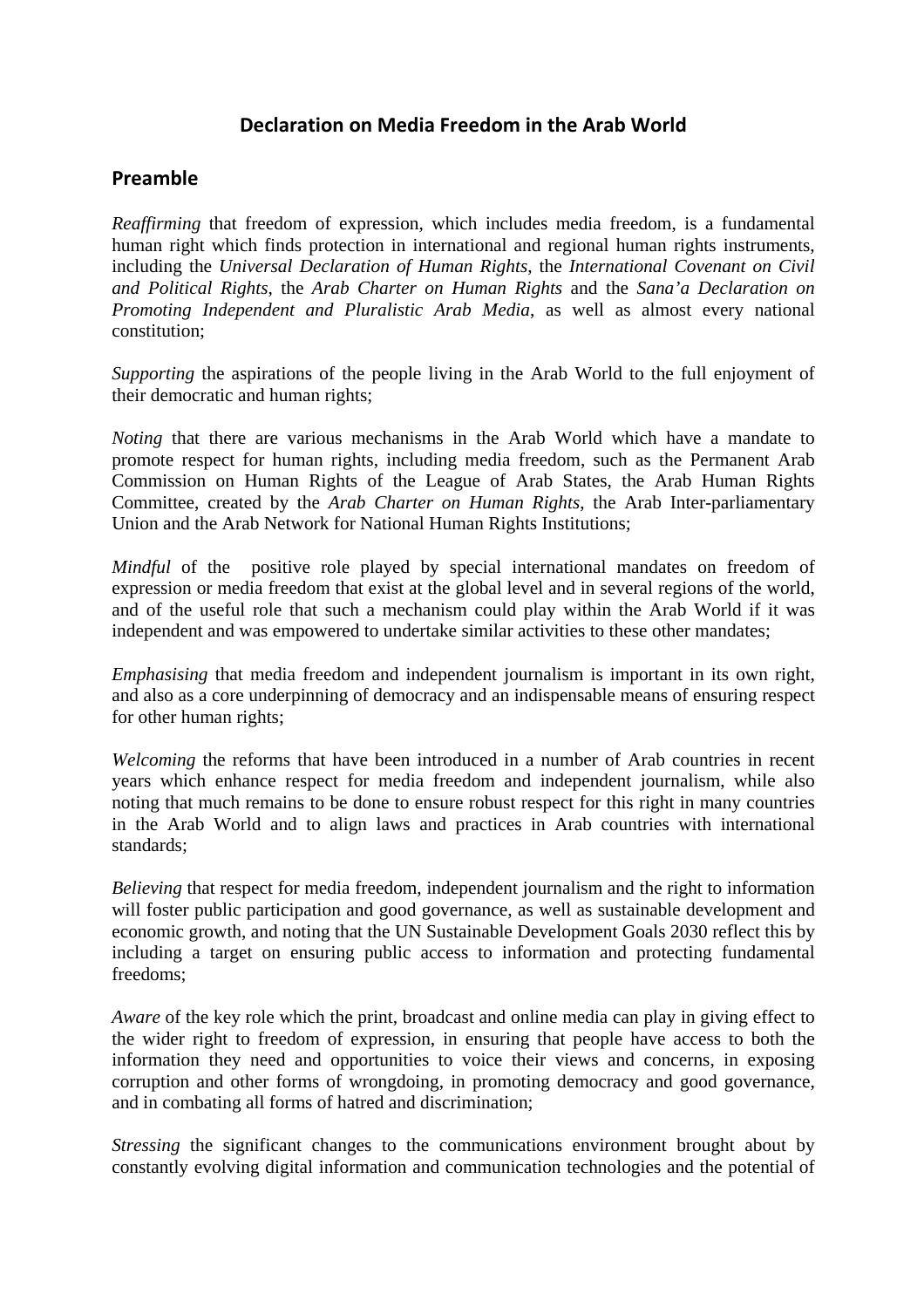these technologies to democratise communications and to prevent the control of information by the powerful;

*With the goal* of enhancing respect for media freedom and independent journalism in the Arab World;

We, media stakeholders (media, journalists, civil society and human rights organizations, states and intergovernmental organizations), adopt this Declaration on Media Freedom in the Arab World.

# **Part I: General Principles**

*Principle 1: Scope and Nature of the Right to Freedom of Expression* 

- a. Freedom of expression, including media freedom, is a fundamental human right which includes the right to seek, receive and impart information and ideas of all kinds, through any means of communication, including across frontiers.
- b. Freedom of expression both limits the power of States to restrict media freedom and places a positive obligation on States to create an environment in which the free flow of information and ideas can flourish (including media diversity).
- c. Freedom of expression is not an absolute right, but any restriction on this right shall conform to the following three-part test:
	- i. provided for by a clear, precise and accessible law;
	- ii. serve to protect one of the following interests: the rights or reputations of others, national security, public order (*ordre public*), public health or public morals; and
	- iii. be necessary in the sense that it serves a pressing social need, it is the least intrusive measure which will be effective in protecting that interest, it is not overbroad and it is proportionate.

## *Principle 2: The Right to Information*

- a. The right to information the right to access information held by public authorities is an integral part of the right to freedom of expression and an important complement to media freedom.
- b. This right should be guaranteed as a constitutional right and given effect through legislation which is in line with the following principles:
	- i. Everyone has a right to access information held by all public authorities, broadly defined to include all three branches of government, statutory bodies, bodies which are owned, controlled or substantially financed by public bodies, and bodies which undertake public functions.
	- ii. Clear procedures should be put in place for the making and processing of requests for information which do not create undue barriers to requests, and which require the timely provision of information and do not impose unreasonable charges for providing information .
	- iii. Public authorities should be required to publish a wide range of information of public interest on a proactive basis.
	- iv. Exceptions should be clearly and narrowly defined, and apply only where release of the information would pose a definite risk of harm which outweighs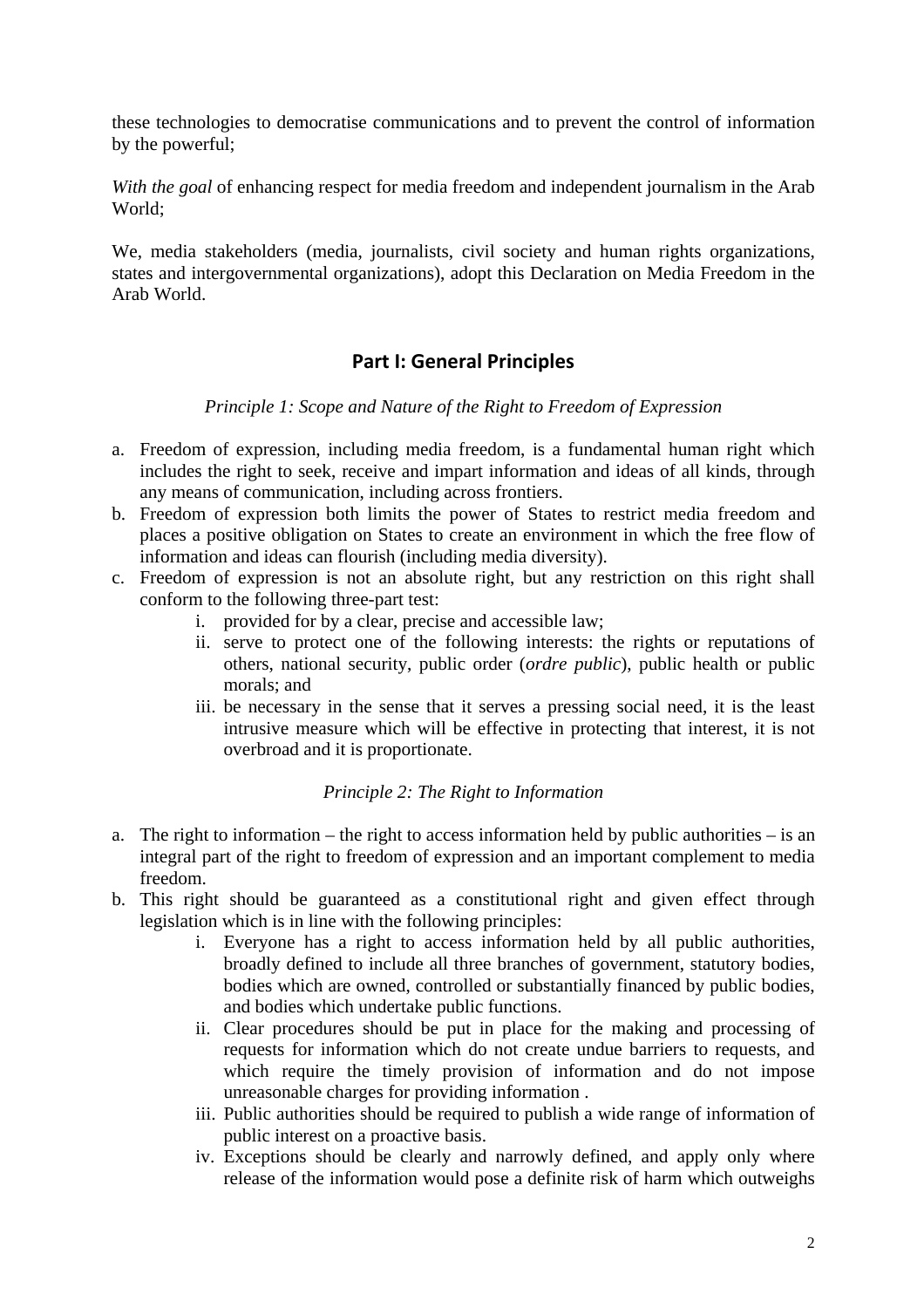the overall public interest in accessing the information. Where there is a conflict between the right to information law and a secrecy law, the former should prevail.

- v. Any refusal to disclose information should be subject to appeal before an independent administrative body and then before the courts.
- vi. There should be sanctions for officials who wilfully obstruct access to information.
- c. Individuals who expose wrongdoing, serious maladministration or other threats to public interests should be protected against sanction as long as they reasonably believed that the information was true and exposed wrongdoing.
- d. Secrecy laws should be amended as needed to bring them into line with the standards on exceptions set out in Principle 2(b)(iv).

#### *Principle 3: Safety*

- a. Different stakeholders have a role to play in ensuring the safety of those exercising their right to media freedom, including citizen journalists and bloggers, as recognised in the UN Plan of Action on the Safety of Journalists and the Issue of Impunity.
- b. States have the following obligations:
	- i. To provide protection to those who are at risk of being attacked, whether directly or indirectly, in retaliation for exercising their right to freedom of expression or in the context of reporting in dangerous situations, such as demonstrations or conflict zones.
	- ii. To ensure that rapid and effective investigations take place when attacks do occur or are threatened, so as to be able to bring the perpetrators to justice, as part of their efforts to combat impunity.
	- iii. To provide compensation to the victims in appropriate cases.
	- iv. To provide training to police and other security personnel on the standards which apply regarding media coverage of demonstrations and other potentially dangerous public events.
- c. Other actors including media outlets and journalists unions have a role to play in ensuring that journalists receive appropriate training and equipment to enhance their ability to protect themselves in dangerous situations.
- d. Safety goes beyond physical safety and relevant actors should take steps to ensure that media workers benefit from adequate wages and social security benefits.

#### *Principle 4: Awareness*

- a. Measures should be taken to ensure that adequate educational and training opportunities are available for both male and female media workers.
- b. Efforts should be made to promote media and information literacy among the general public, including in relation to social media.

## **Part II: Restrictions on Content**

#### *Principle 5: Criminal Measures*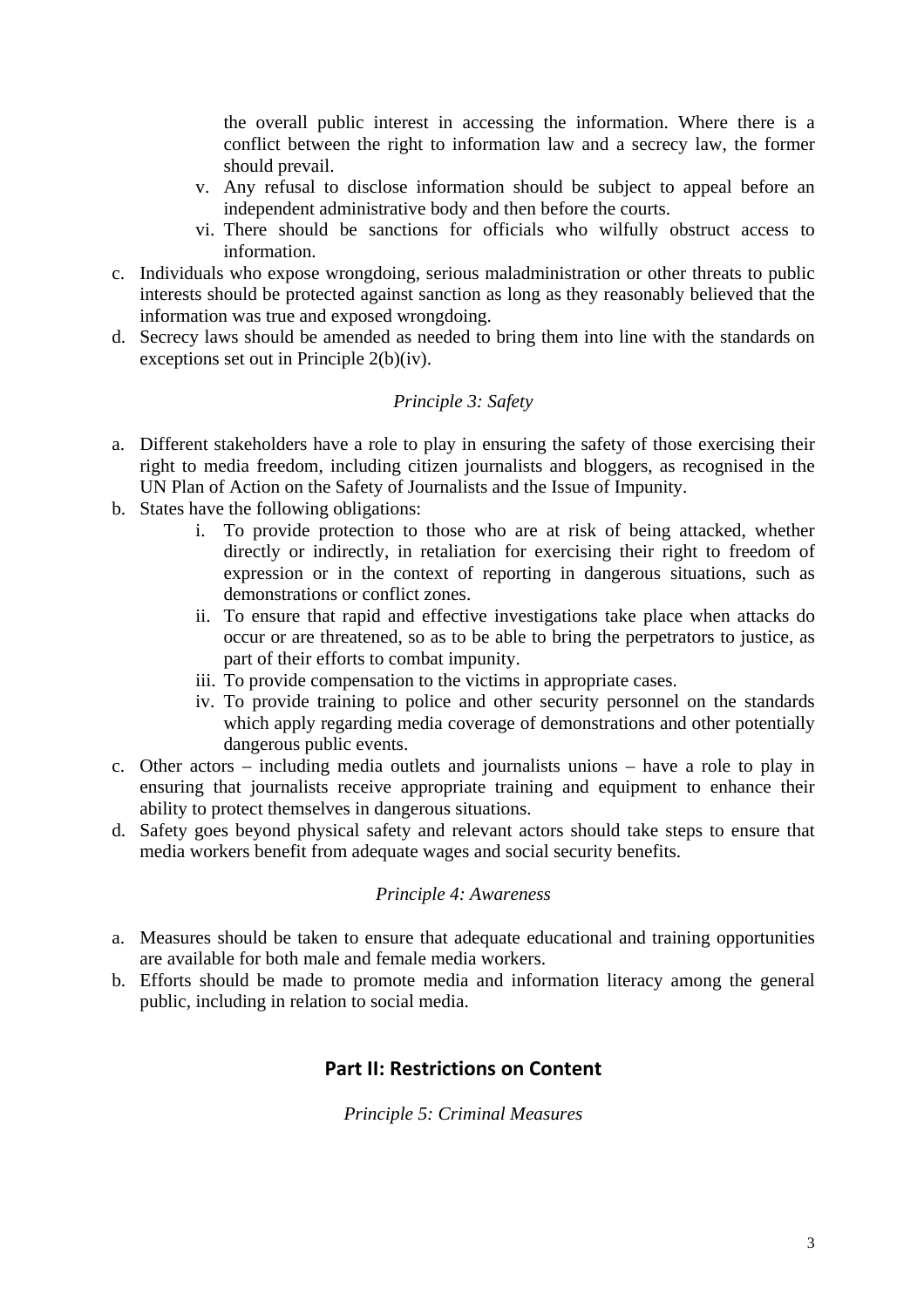- a. States should not establish new criminal restrictions on content unless these can be shown to be genuinely necessary as defined in Principle  $1(c)(3)$ , and should exercise careful restraint in applying any restrictions which are in place.
- b. States should repeal or amend any criminal restrictions on content which do not conform to the three-part test for restrictions on freedom of expression noted in Principle 1(c); any special criminal content restrictions for the media, such as those found in some press and broadcasting laws, should be repealed.
- c. Restrictions which are justified on the grounds of protecting national security should be drafted in a clear and narrow manner so as to apply only to expression which poses a real risk of harm to the ability of the State to defend itself from attack.

## *Principle 6: Protecting Reputations*

Laws which are designed to protect reputations should conform to the following principles:

- i. They should be civil rather than criminal in nature.
- ii. They should protect individuals and private parties, and not State or public institutions.
- iii. There should be adequate defences to an allegation of defamation, including that the statement was true or that the statement related to a matter of public concern which it was, in all of the circumstances, reasonable to make.
- iv. Politicians and other public figures should be required to tolerate a greater degree of criticism than ordinary citizens, including by having to prove that any allegations about them regarding matters of public concern are false.
- v. Sanctions for defamation should never be disproportionate to the harm done.

## *Principle 7: Protecting Privacy*

Laws should be in place to protect privacy which are in line with the following principles:

- i. They provide adequate protection to, among other things, communications privacy.
- ii. Mass surveillance of communications and the mass retention of personal data for law enforcement or security purposes are inherently disproportionate; surveillance and data retention should be conducted only on a case-by-case basis, as justified by a law enforcement or security need.
- iii. Conflicts between privacy and freedom of expression should be resolved by applying an overall public interest balancing test.

## *Principle 8: Hate Speech and Intolerance*

- a. States should put in place laws which prohibit the dissemination of statements which represent "advocacy of national, racial or religious hatred that constitutes incitement to discrimination, hostility or violence" in accordance with Article 20(2) of the *International Covenant on Civil and Political Rights*.
- b. The media has a professional, ethical and social responsibility to combat hatred, intolerance and sectarianism, including through accurate, objective reporting.

# **Part III: Regulation of the Means of Communication**

*Principle 9: Roles of Different Actors*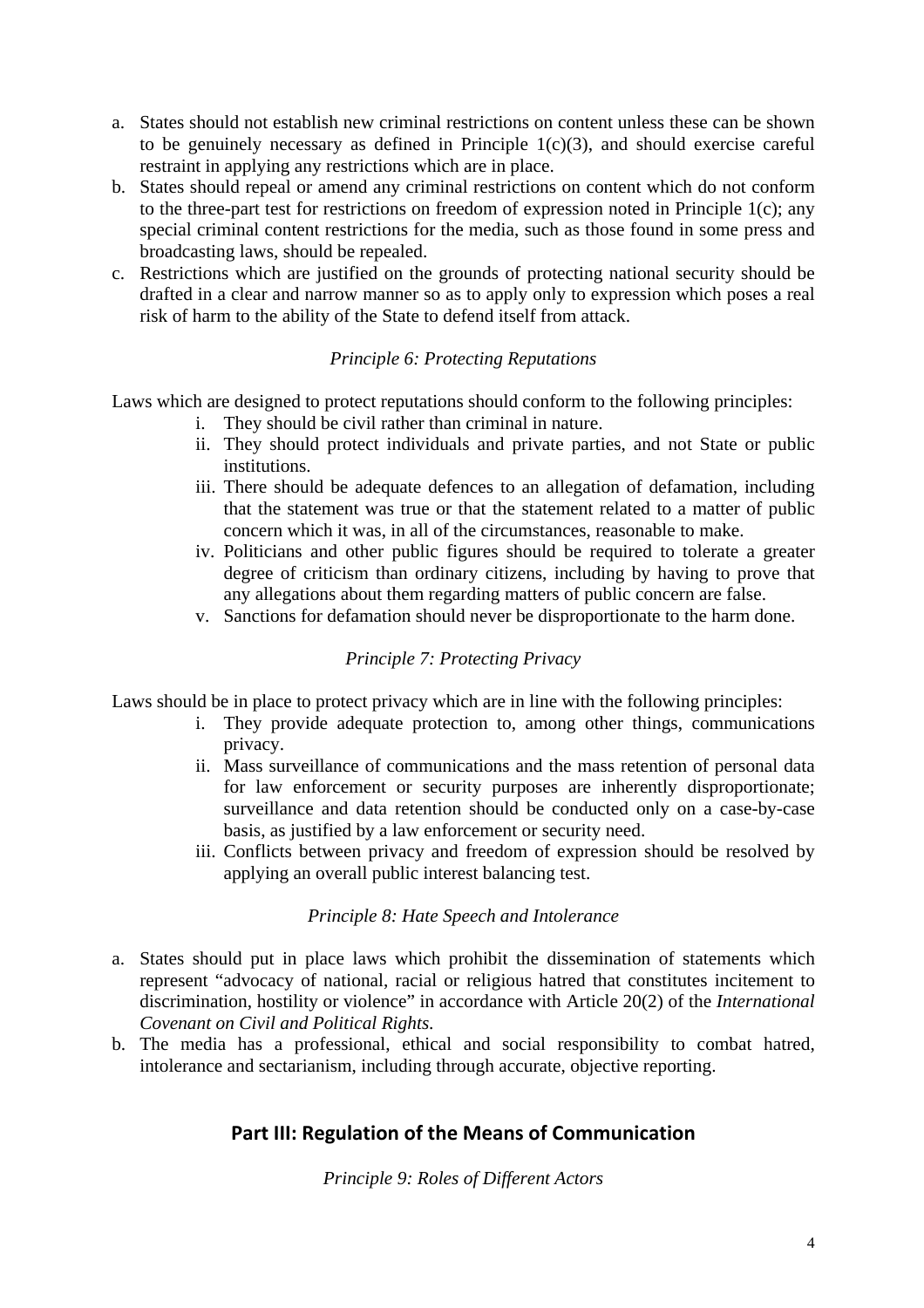- a. The exercise of regulatory powers over the means of communication including the print and broadcast media, and online communications – should be exercised only by bodies which are protected against interference of a political or economic nature, including through the manner in which members of the governing boards of these bodies are appointed.
- b. States should promote a general economic environment in which the media can flourish, and adopt clear rules on public transparency in relation to ownership of the media.
- c. There should be clear criteria for the placement of public advertising and public authorities should never use their power over this as a means to influence media content.

#### *Principle 10: Journalists*

- a. It is not for governments to decide who is and who is not a journalist and there should be no formal, legal restrictions on who may practise journalism.
- b. Freedom of association is a fundamental human right and journalists have the right to choose freely which associations, syndicates or unions they belong to and should not be required to belong to any particular association or union, noting that the experience of the international trade union movement shows that its strength lies in its unity and solidarity.
- c. Journalists have the right to protect the secrecy of their confidential sources of information.
- d. Systems for issuing professional or press cards to or accrediting journalists should not be used to limit access to the profession.

#### *Principle 11: Public Media*

- a. All publicly-owned media should be protected against political interference, enjoy editorial, as well as managerial and financial, independence, and be accountable to the public rather than to the government or any other political actor. This should be achieved, among other things, by vesting overall oversight of these media in an independent governing board, while leaving editorial decisions in the hands of the employees.
- b. Publicly-owned media should have a formal mandate to operate in the public interest, and serve all segments of society, including women, youth and marginalised groups, and benefit from sufficient public funding to be able to discharge that mandate effectively, provided in a manner which does not allow for interference in their operations.

## *Principle 12: Regulation of the Print Media*

Print media should not be required to obtain a licence to operate and any registration system for the print media should not allow for political or other forms of interference, or impose undue barriers, including excessive fees, to establishing a print media outlet.

#### *Principle 13: Regulation of Broadcasters*

- a. States have an obligation to promote a diverse broadcasting sector, including through an equitable allocation of licences and frequencies to the three types of broadcasters – public, commercial and community – and by putting in place rules to prevent undue concentration of ownership of the media.
- b. Licensing processes should be fair, including by not imposing excessive fees, and transparent and should, among other things, promote diversity in broadcasting. Applicants